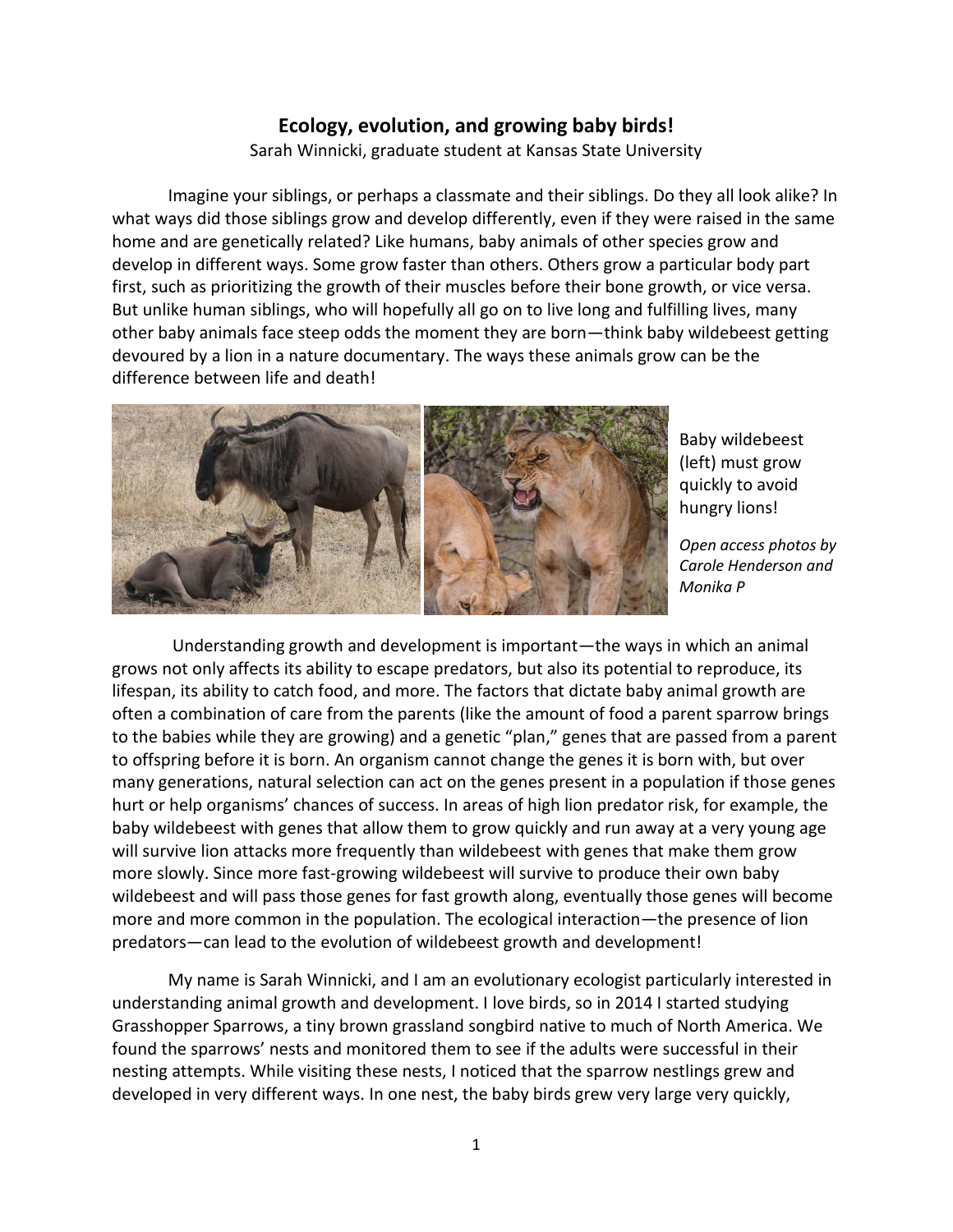reaching adult size in five days while sparrows in a neighboring nest did not reach adult size until they were eight days old. In another nest, the sparrows waited until they were completely covered in feathers before they left the nest, while their neighbors fledged (left the nest) before their feathers were completely developed. These birds are members of the same species, living in the same population, yet they grew and developed in very different ways. Why? If we can figure out the reasons why these birds are growing differently (if we can identify the "lion" in this system) we can identify the important ecological factors driving the evolution of baby birds. Knowing this relationship between ecology and evolution is important—the prairies in which these birds live are rapidly changing due to habitat loss and climate change, and we need to know what these changes will do to the evolution of these threatened birds!



How do we study growth and development? Every year we put together an amazing team of students willing to wake up at 4 AM every morning to get out to the prairie before sunrise.



We search for adult Grasshopper Sparrows, Eastern Meadowlarks, and Dickcissels, listening to males sing. When we know the location of males' territories, we drag a giant rope across that portion of the prairie, trying to "flush" the female off her nest. When we see a female fly off her nest, we search the grass to find the hidden nest cup. We monitor the nest every other day, waiting for the eggs to hatch. Once the nestlings have hatched, we put up a hidden camera to record how frequently the parents are feeding and to identify any predators that visit the nest. Every other day, we return to the nest and gently measure the nestlings—how long their legs and beaks are, how much they weigh, how much their feathers have developed, and up to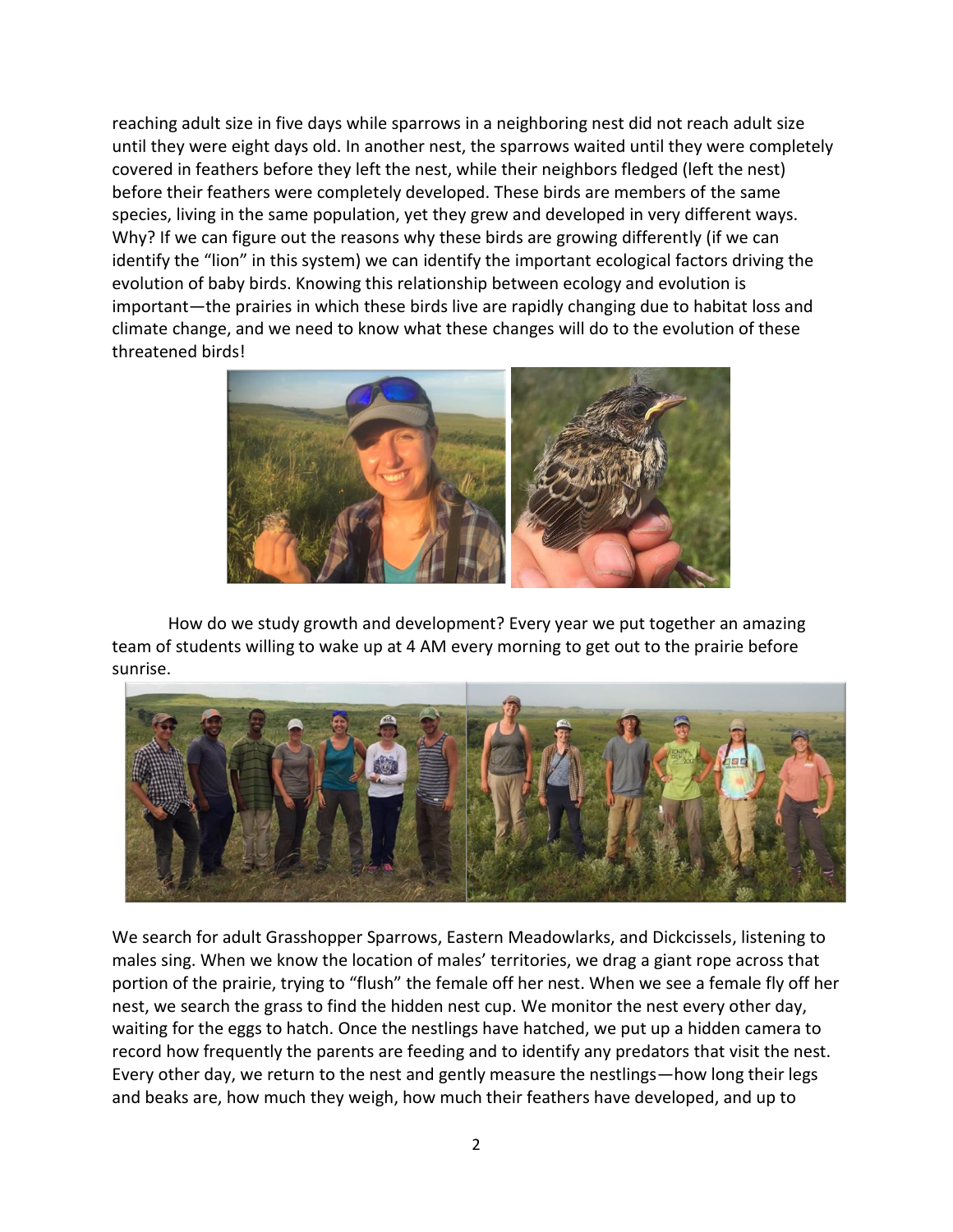twenty-five other metrics of growth. Sometimes we even scan the birds using a Quantitative Magnetic Resonance machine, which acts like an MRI machine you might see in a doctors' office. Just like doctors use MRIs to take internal scans, we use our QMR to safely scan the baby birds and calculate how their fat and muscle is developing. When the birds get old enough to leave the nest, we take measurements of the plants around the nest cup to see how wellprotected the babies were.



Our beautiful study site at the Konza Prairie Biological Station in Northeast Kansas, USA

We are still in the process of analyzing all of our data, but we have identified some interesting preliminary results. It turns out there are lots of "lions" in our system! Nine out of every ten nests are eaten by predators—mostly snakes but occasionally mammals and other birds. Maybe some baby birds grow very quickly to escape these predators. But these predators are not the only ecological pressure in this system. All three of our study species are affected by the Brown-headed Cowbird, a common native brood parasite. These neat birds do not build their own nests but instead lay their eggs in other species' nests and force those birds to raise the large, competitive baby cowbirds. In some cases the presence of these cowbirds can lead to the host species' babies not getting enough food. Maybe some of these baby birds are growing in ways that could help them better compete with these hungry cowbirds (like growing large beaks to get more food). We are looking forward to analyzing all of our data so we better understand what affects the growth and development of grassland songbird nestlings!



On the left, a large cowbird begs next to its Dickcissel siblings (yellow mouths). On right, a Speckled Kingsnake attacks a nest with three Dickcissel and one cowbird egg.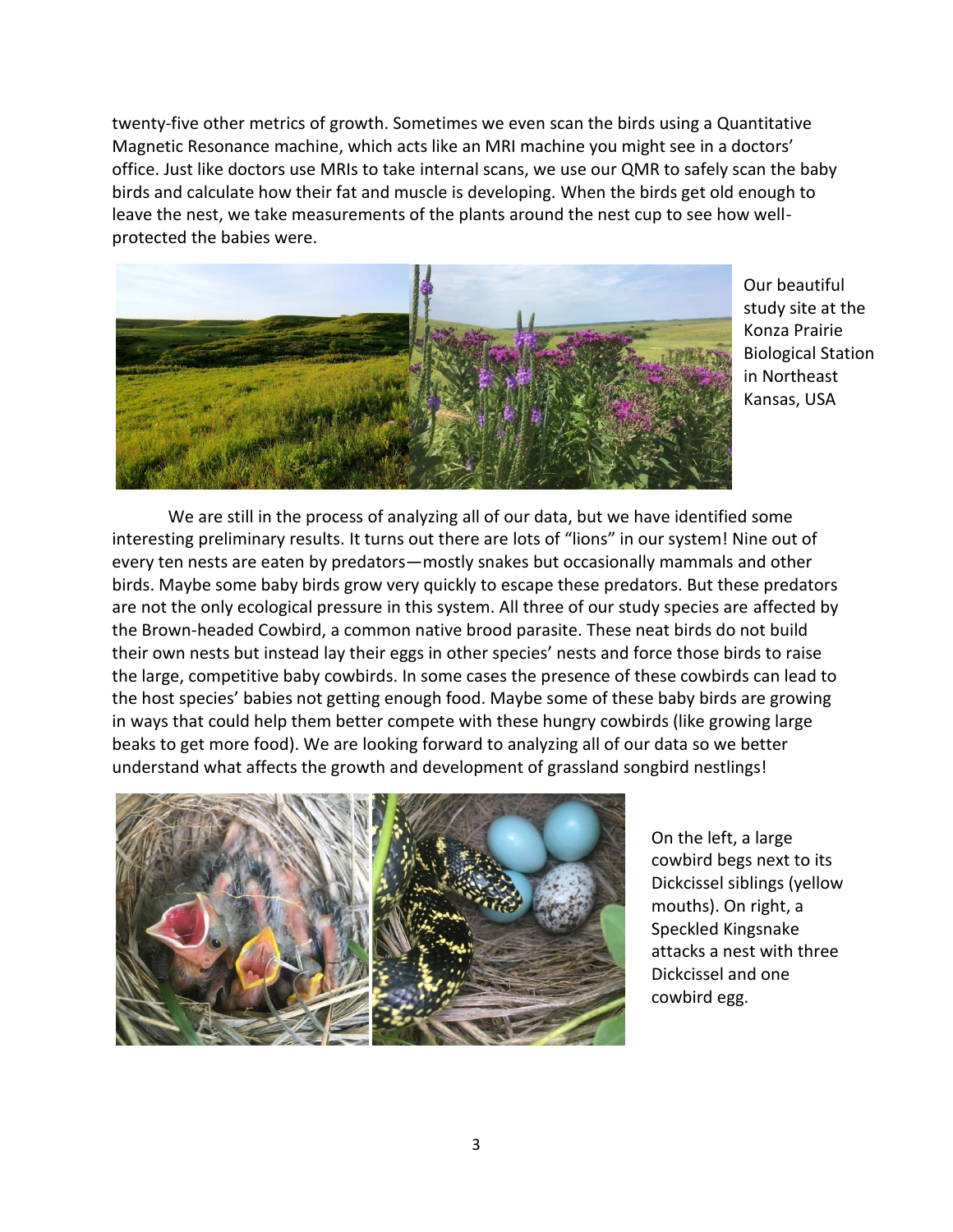Discussion Questions:

- 1. Why study animal growth and development?
- 2. Think of ways different humans grow and develop. Scientists hypothesize that humans evolved on the open plains of Africa. What ecological pressures could lead to different growth and development strategies? For example, what type(s) of predators would lead to humans that are small and agile (like a runner) or large and powerful (like a bodybuilder)?

Here are two baby birds. Make some hypotheses: what might Bird A be good at doing that Bird B is not? What might Bird B be better at doing?



4. What would your favorite part of our data collection be? Check out <https://tinyurl.com/y7xk2aaq> to see our Konza Crew in action.